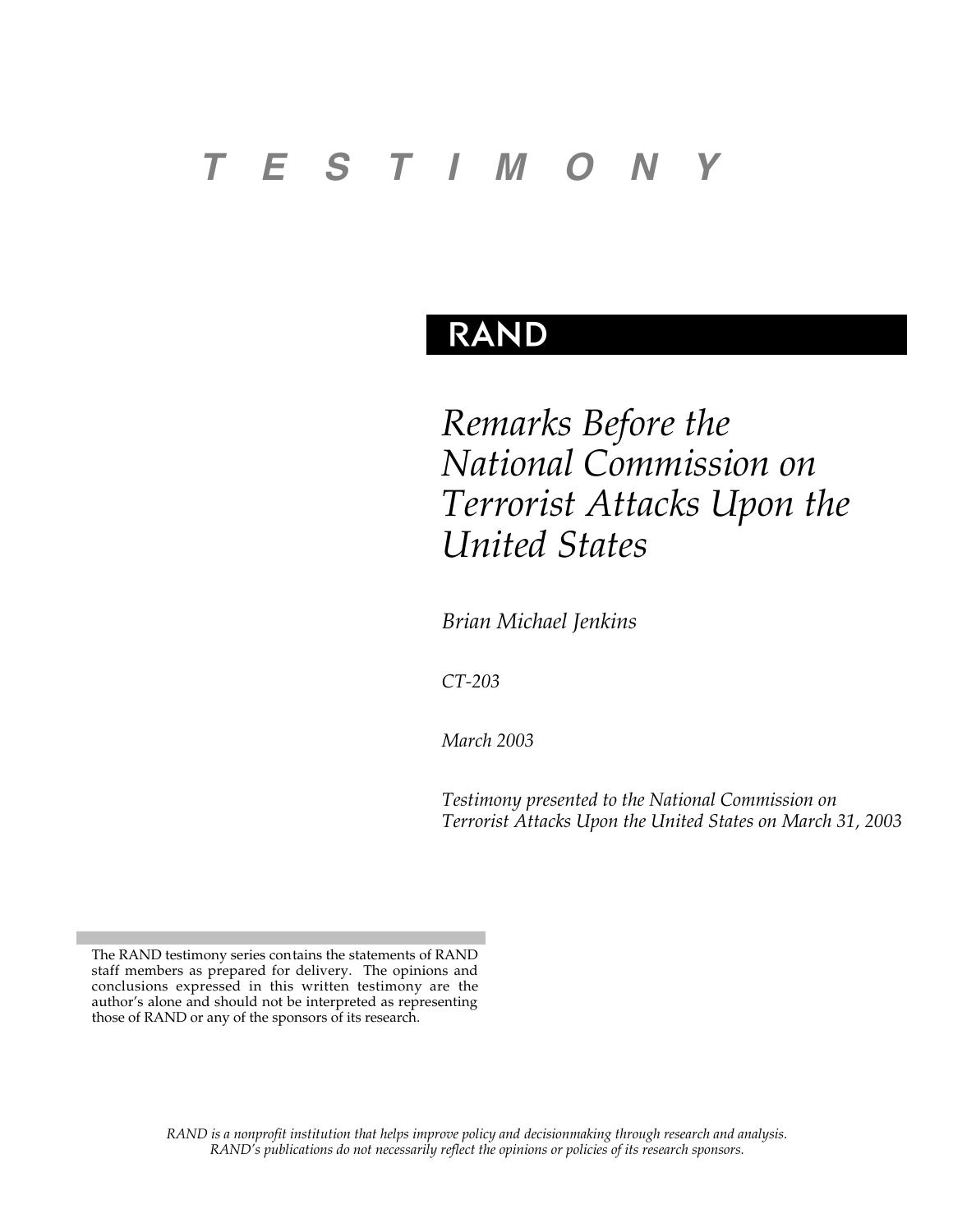Published 2003 by RAND 1700 Main Street, P.O. Box 2138, Santa Monica, CA 90407-2138 1200 South Hayes Street, Arlington, VA 22202-5050 201 North Craig Street, Suite 202, Pittsburgh, PA 15213 RAND URL: http://www.rand.org To order RAND documents or to obtain additional information, contact Distribution Services: Telephone: (310) 451-7002; Fax: (310) 451-6915; Email: order@rand.org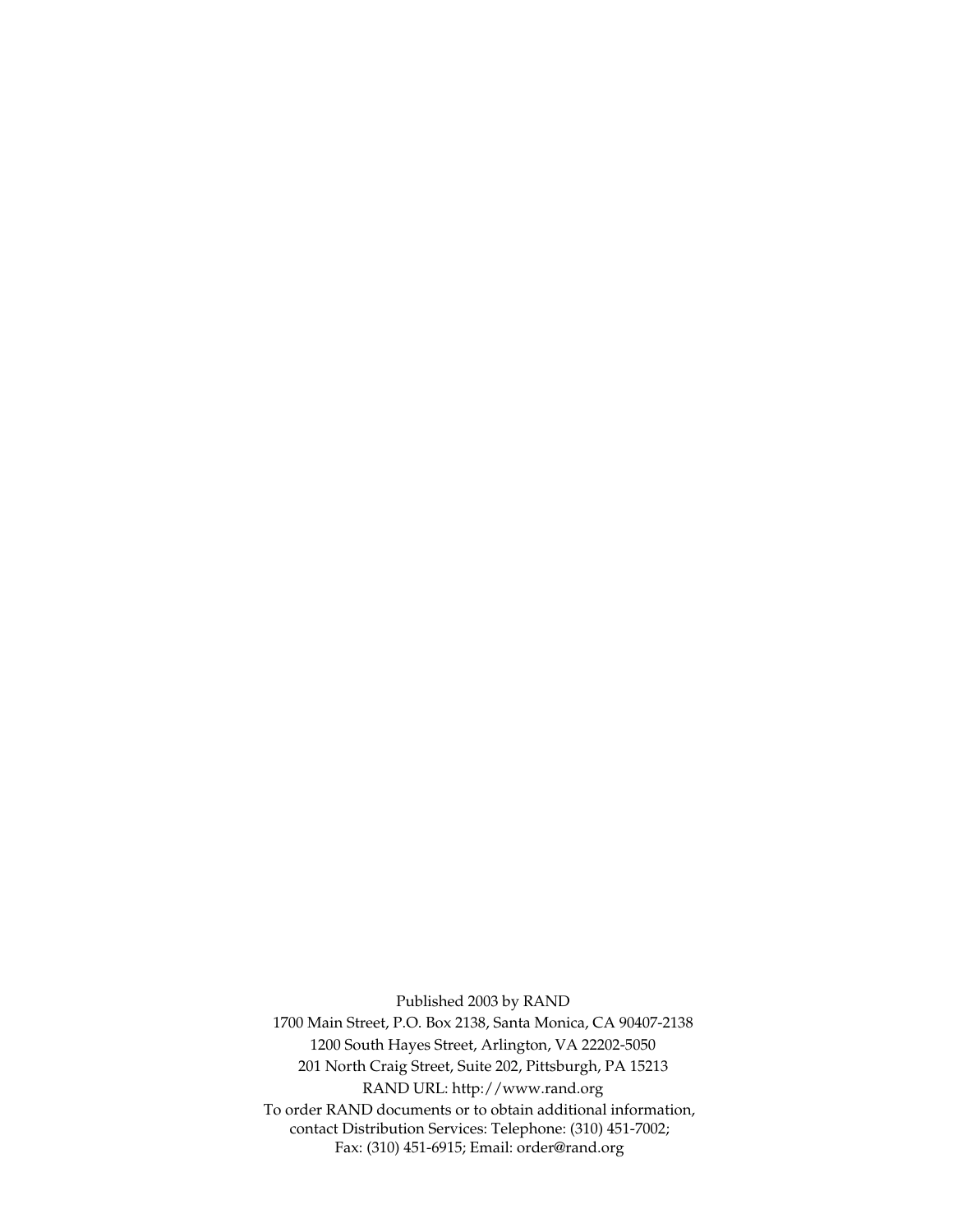# **WRITTEN REMARKS BEFORE THE NATIONAL COMMISSION ON TERRORIST ATTACKS UPON THE UNITED STATES**

# **Brian Michael Jenkins**

While our attention understandably is focused on the war in Iraq, the worldwide war against al Qaeda and affiliated terrorist enterprises continues. Unlike the fighting in Iraq, the campaign against the terrorists does not provide the continuing flow of televised images or battlefield displays. It is a war fought largely in the shadows. We measure its progress in the periodic arrests of terrorist leaders and the passage of time without a major terrorist attack.

It has been nearly 19 months since September 11, 2001. Since then, we have made considerable progress in destroying al Qaeda's base in Afghanistan and in disrupting its operational capabilities, but much remains to be done. Our efforts to destroy al Qaeda and its successors will take years.

My remarks today will address three issues: (1) the nature of the current terrorist threat, (2) goals of a counter-terrorist strategy, and (3) the use of intelligence in dealing with terrorism. My remarks derive partly from research at the RAND Corporation, but my observations and conclusions are entirely my own.1

# **THE NATURE OF THE TERRORIST THREAT**

 $\overline{\phantom{a}}$  , where  $\overline{\phantom{a}}$ 

Understanding the nature the threat we face from al Qaeda means first understanding what al Qaeda is and how it operates and then understanding the current and future threat it poses.

<sup>&</sup>lt;sup>1</sup> Brian Michael Jenkins, *Countering al Qaeda: An Appreciation of the Situation* and Suggestions for Strategy, Santa Monica, California: RAND MR-1620-RC, 2002.

Paul K. Davis and Brian Michael Jenkins, Deterrence and Influence in Counterterrorism: A Component in the War on al Qaeda, Santa Monica, California: RAND MR-1619-DARPA, 2002.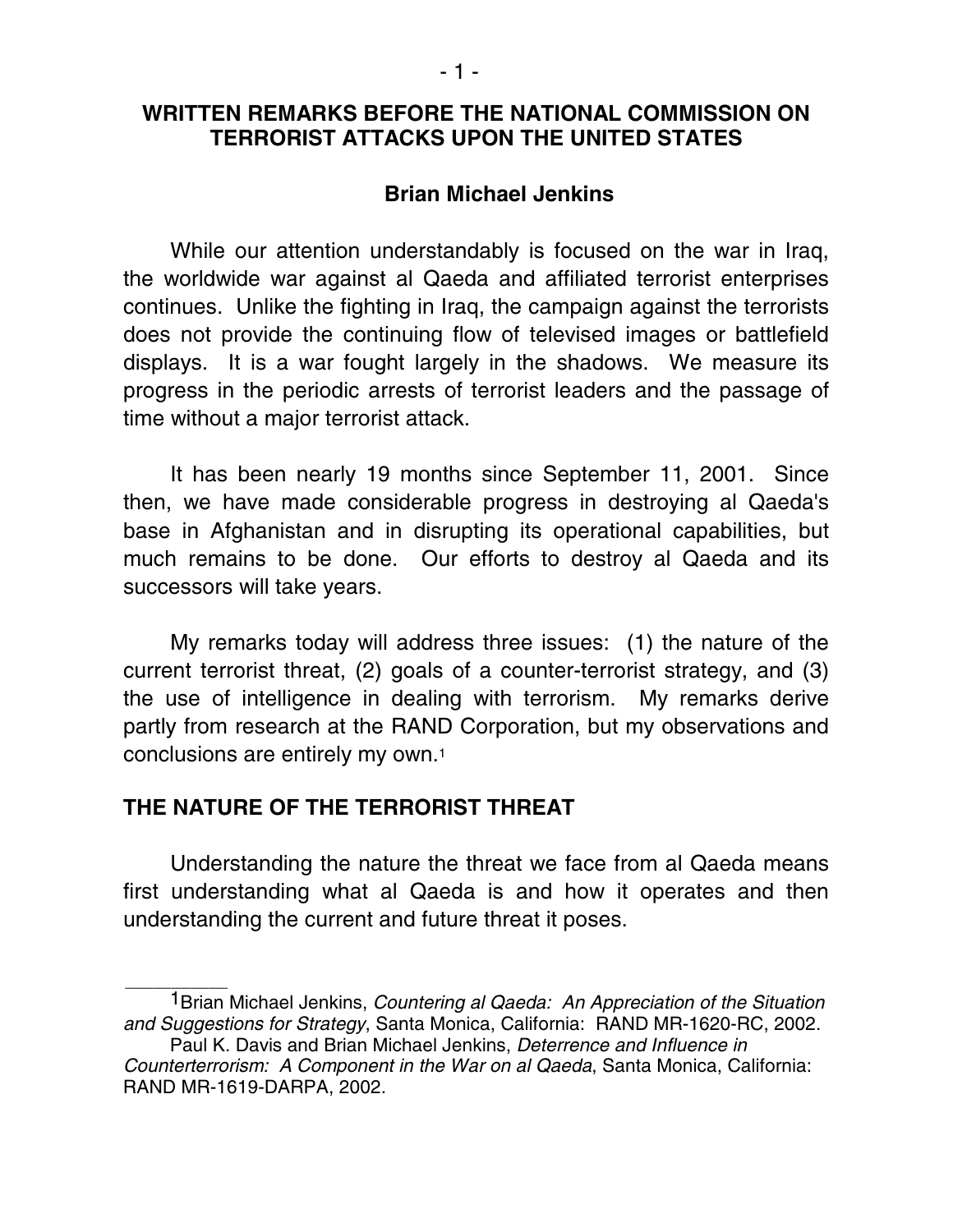# **What Is Al-Qaeda and How Does It Operate?**

- Al Qaeda is more than just an organization. It is a global network of relationships, a system for transforming the frustrations and discontents of Islam—natives, marginalized immigrants, the militant sons of immigrants—into a violent expression of jihad. Destroying Al Qaeda will not end the social and political forces that feed it.
- Al Qaeda provides connectivity, training, and financial support to an extensive galaxy of terrorists enterprises, stretching from North Africa to the southern Philippines.
- Al Qaeda has indicated specific political grievances—the presence of American forces in Saudi Arabia, the oppression of the Palestinians, the suffering of Iraqi civilians under UN sanctions, or now, an American-led war—but such grievances are primarily used to recruit adherents to its cause.
- Al Qaeda reflects a change in the quality of terrorist violence, as ideologies based on religion have replaced political ideologies and specific national goals. The self-imposed constraints on terrorists anxious to maintain group cohesion and not alienate perceived constituents eroded as the word of god became the driving force of conflict. Large-scale indiscriminate violence has increasingly become the reality of contemporary terrorism.
- Al Qaeda may be destroyed but will not quit. Terrorism provides status, power, recruits, psychological rewards. Religious conviction gives its members strength, but the continuation of the armed struggle is what holds them together. They see their activities as a lifetime commitment. They measure success and failure in different terms.

# **What Current and Future Threat Does Al Qaeda Pose?**

• In terms of current threat, today's al Qaeda is different from the al Qaeda of September  $11<sup>th</sup>$ . It is more decentralized, and its operations now depend more on local initiative. It will continue to adapt to changes in its operational environment.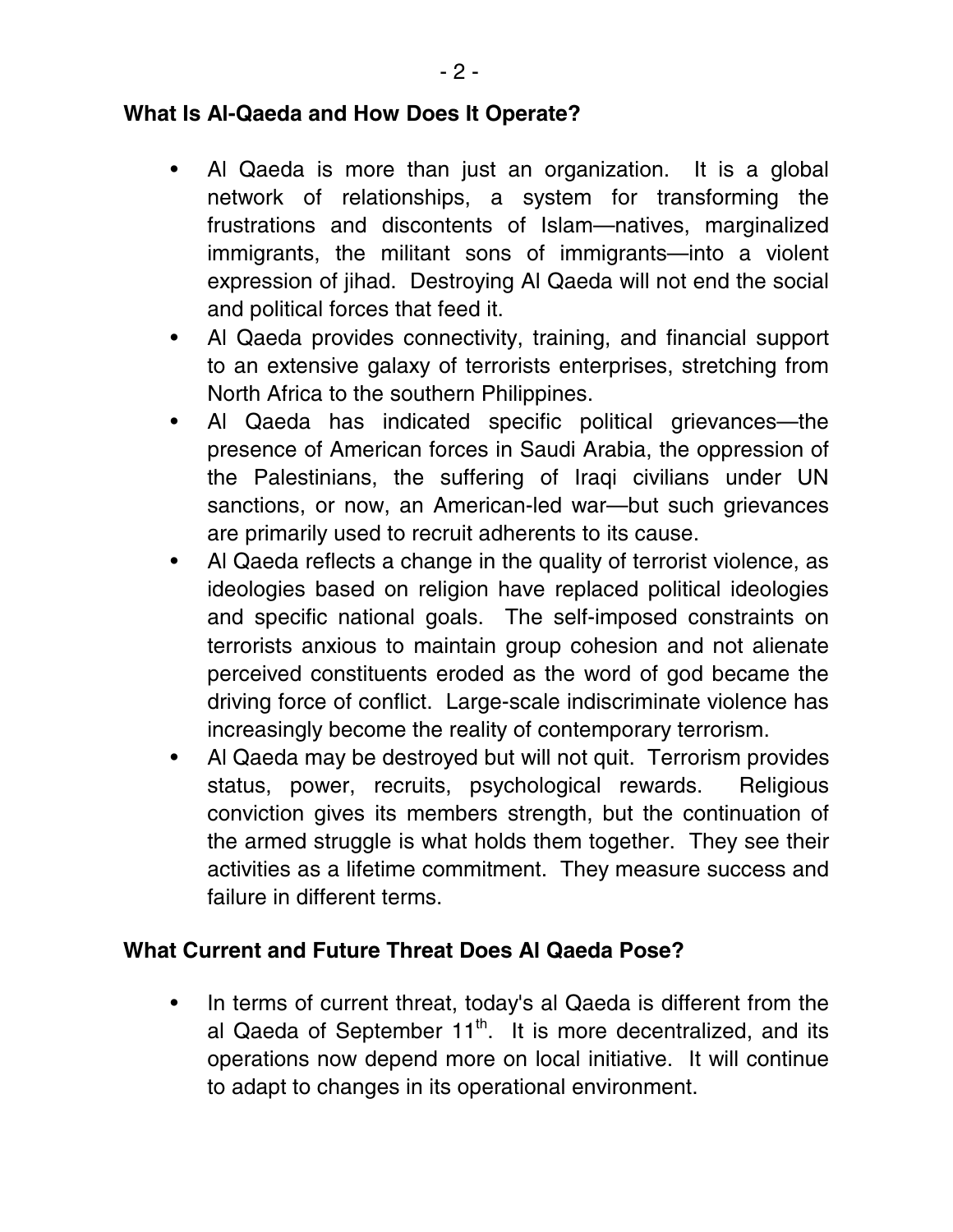- The terrorist attacks and thwarted plots we have seen since September 11<sup>th</sup> have all been below the level of the September  $11<sup>th</sup>$  scenario. Car bombs, assassinations, suicide bombings (although not on the scale of those seen in Israel), limited chemical and biological attacks, small-scale "dirty bombs," the use of surface-to-air missiles are all within the range of today's terrorists.
- In terms of future threat, al Qaeda is determined to acquire weapons of mass destruction. The September 11<sup>th</sup> attack was aimed at killing tens of thousands. It succeeded in killing thousands. For the time being, its capabilities trail its ambitions, but attacks aimed at causing large-scale casualties possibly involving chemical, biological, or radiological weapons must be presumed.
- In sum, the United States will remain the principal target of al Qaeda. We will confront individual jihadists, small local conspiracies with or without foreign assistance, and potentially large-scale plots involving foreign-based teams.

# **GOALS OF COUNTER-TERRORIST STRATEGY**

Over the past 20 years, a succession of government commissions have redefined the threats we face and the measures required to meet them. Long before September 11, 2001, two major threats were identified: Terrorists were moving toward higher registers of violence, and a growing number of countries known to support terrorists were developing weapons of mass destruction. The commissions pointed out that from the standpoint of intelligence, government, organization, strategy, security, and response, we were not prepared for these new threats to our national security. We have taken action. We have begun to make organizational changes. Our strategy is a work in progress. What goals should guide that strategy as it progresses?

• **Keep the focus on terrorism.** America's battle against terrorism has been broadened into a "war on terror." The change in language signals a broadening of mission from destroying terrorist groups to disarming rogue governments possessing or seeking weapons of mass destruction. This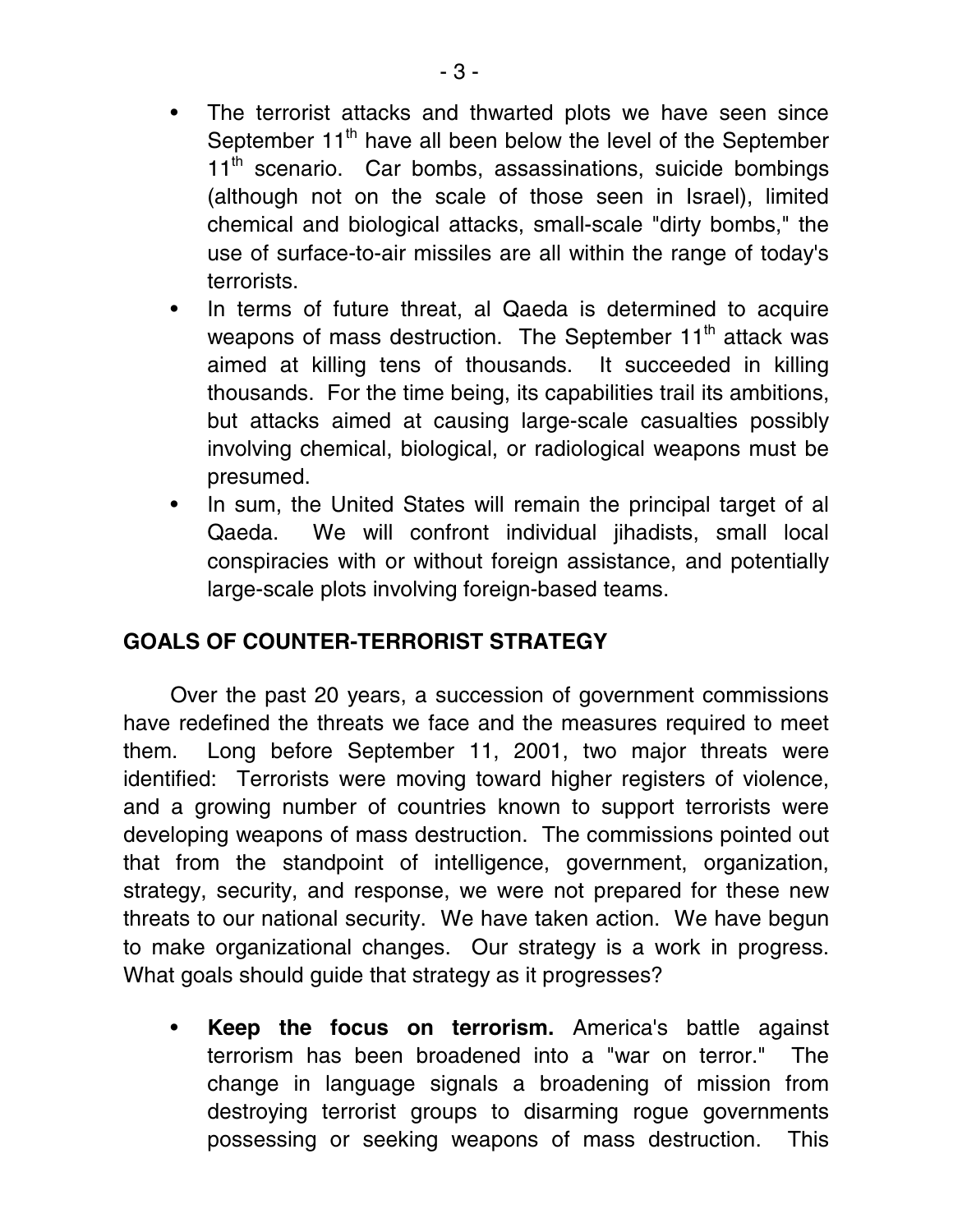reflects valid fears, heightened by 9-11, but it is a very ambitious undertaking, for which the United States will find few allies. Reality may oblige us to carefully pick our fights, look for other ways to achieve our objectives, and even accept a level of residual risk.

- **Keep the focus on destroying Al Qaeda.** There are several dimensions to our counter-terrorist fight. We are at war with al Qaeda. However, we actively oppose many other terrorist enterprises, from Hizbollah to the Abu Saayaf organization. The destruction of al Qaeda represents the most significant current terrorist threat. Its destruction must remain the primary aim of the American campaign. While we cannot inflict a single decisive victory on this dispersed and amorphous terrorist foe, we can over time assure its absolute destruction, which also will serve as a deterrent to other terrorist enterprises.
- **Decide how we will deal with other terrorist groups.** The United States has not attacked groups like Hizbollah or Hamas with the same intensity that we have gone after al Qaeda. Some in government have argued that we will take down all of these terrorists groups one after the other. A key policy question is whether we will go after each one in turn or base U.S. actions on their future behavior.
- **Rely on international cooperation.** International cooperation is a prerequisite for success in dealing with the threat posed by al Qaeda and like-minded terrorists. We may appropriately use the term "war" here, although the global campaign will involve the orchestration of intelligence, law enforcement, and, at times, military force.

Combating terrorism is a broader concept. For more than 30 years, the United States has led an international effort to combat terrorism, with some success. September  $11<sup>th</sup>$  gave a new sense of urgency to this effort, which has been formally stated in UN Resolution 1373 requiring all nations to cooperate in these efforts. This is not a campaign to destroy any particular terrorist group; instead, it is a campaign aimed at facilitating international cooperation and making the operational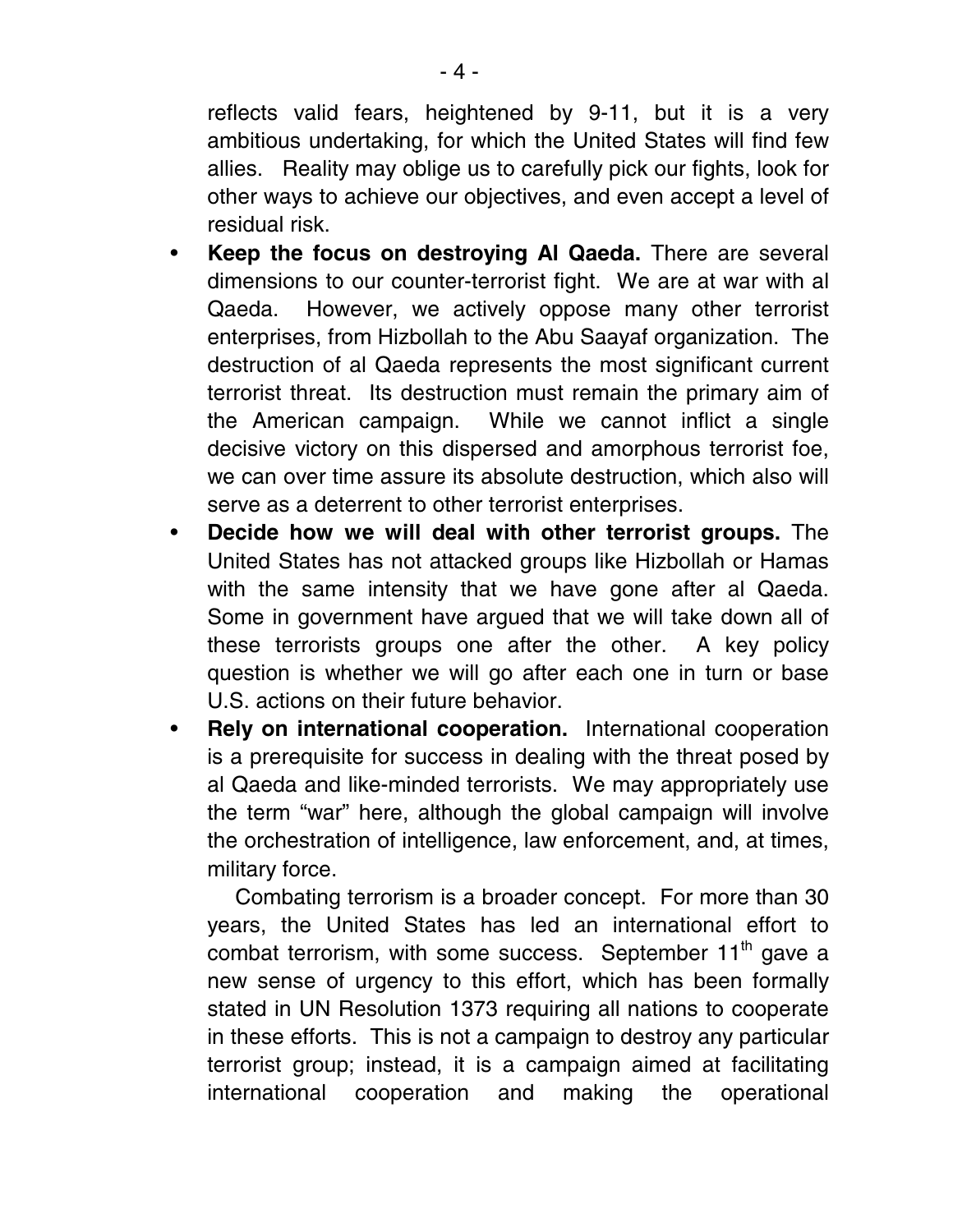environment more difficult for terrorists. It will be an enduring task.

If we are correct in viewing global terrorist enterprises as the kind of threat we are likely to confront for the foreseeable future, then current efforts to destroy al Qaeda must be simultaneously aimed at building the institutions and creating the machinery, domestic and international, that will enable like-minded nations to effectively oppose this new kind of foe. Specifically, new networks must be created to exploit intelligence across frontiers.

- **Seek to prevent terrorism from becoming an effective mode of economic warfare.** The September 11 attack produced cascading economic effects that directly and indirectly have cost the United States hundreds of billions of dollars. We cannot allow terrorism to become an effective mode of economic warfare. Nor can we allow the threat of terrorism to drag down our own economy. Our strategy and our security measures must be not only effective but efficient. Homeland defense strategy must support infrastructure and systems that are resilient and able to quickly recover.
- • **Seek to resolve conflicts that are breeding ground of terrorism.** Beyond using increased intelligence, security, law enforcement, and when necessary, military force, America should continue its efforts to prevent the creation of environments that could provide fertile ground for future terrorism as in Bosnia and Kosovo, and help resolve conflicts that give rise to terrorism such as that in Northern Ireland and the Middle East. At the same time, we must accept the limits of American diplomacy, even armed intervention, when local parties are determined to fight.

That said, there is little convincing evidence to demonstrate that addressing the so-called root causes of terrorism oppression, poverty, lack of education—has a causal impact on reducing terrorism. These are noble goals, which we ought to pursue anyway, even while realizing the difficulty and disruptive effects of such pursuit.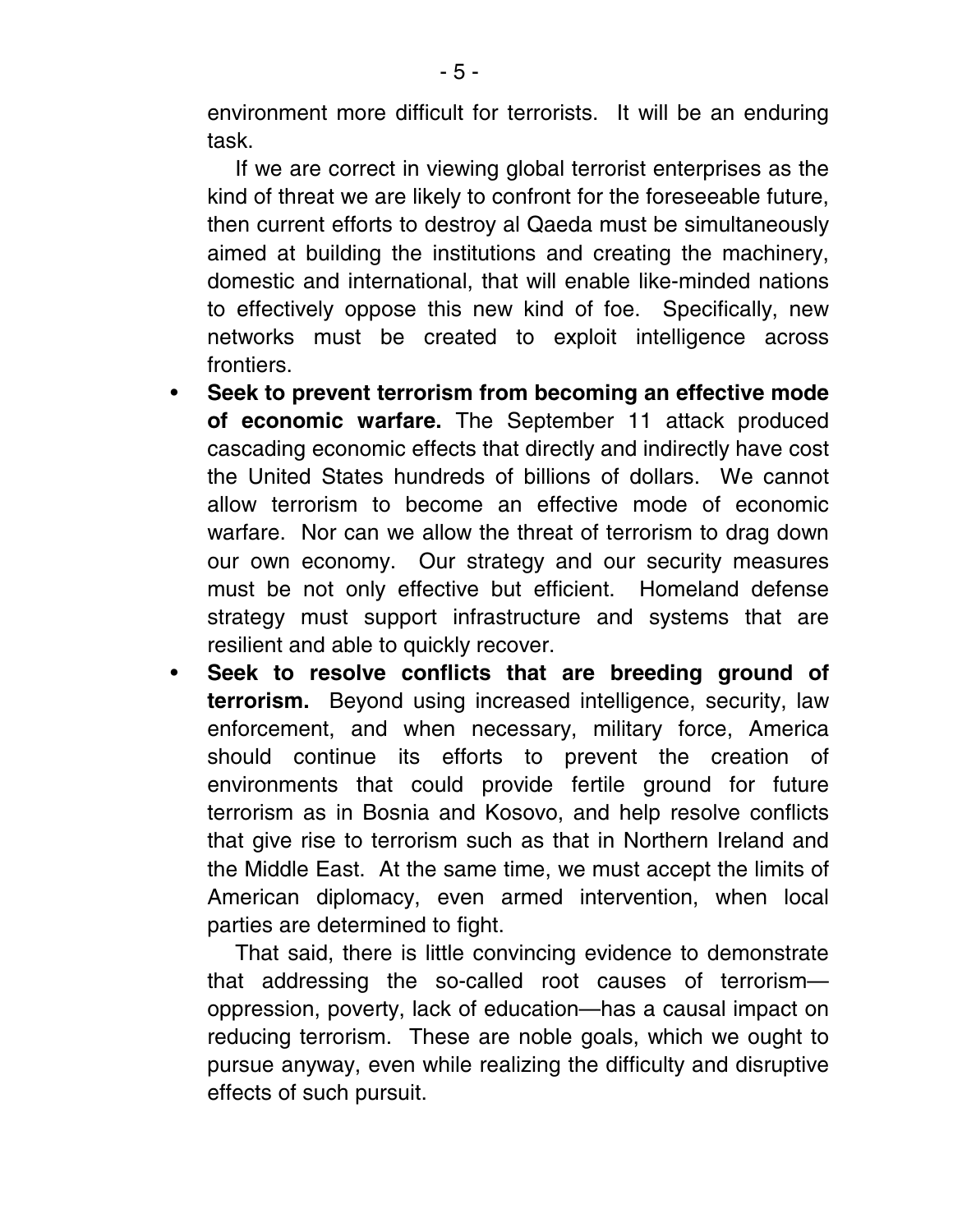- • **Accept that we will live with some level of risk for years.**  That terrorists are planning further attacks and may strike again, perhaps soon, should not be breathless news. The United States cannot eliminate all sources of terrorist danger. Americans must accept that we will live with some level of risk for years.
- • **Ensure that whatever strategy we pursue is consistent with American values.** Rules may be changed. Every liberal democracy confronted with terrorism has been obliged to increase intelligence collection, enact new laws, broaden police powers, and change trial procedures. They have done so while remaining democracies. New rules must be clearly set forth, widely discussed, endorsed by legislation, accepted by the public, and regularly reviewed.

# **USING INTELLIGENCE IN THE WAR ON TERRORISM**

We depend on intelligence as our first line of defense against terrorism. What are some issues surrounding its use?

• **Using intelligence to prevent terrorist attacks is very difficult.** There are no troop mobilizations to watch for, no ships, no aircraft to track. Knowing what terrorists might do depends largely on human sources—undercover agents and informants. Penetrating small terrorist groups may take months, years.

Moreover, the looser organization of today's terrorists makes it even more difficult, because there are fewer identifiable groups. Instead, galaxies of like-minded fanatics spawn ad hoc conspiracies or engage in "leaderless resistance."

As a result, the threat picture is murky. Information is fragmentary. When terrorists are not engaged in actual operations, the volume of noise is high. Terrorists are prone to spend their time talking about possible attacks. Much of this is fantasy, and most of the attacks they talk about will never occur outside their own imagination. Still, all must be reported, resulting in numerous warnings and alerts. We have learned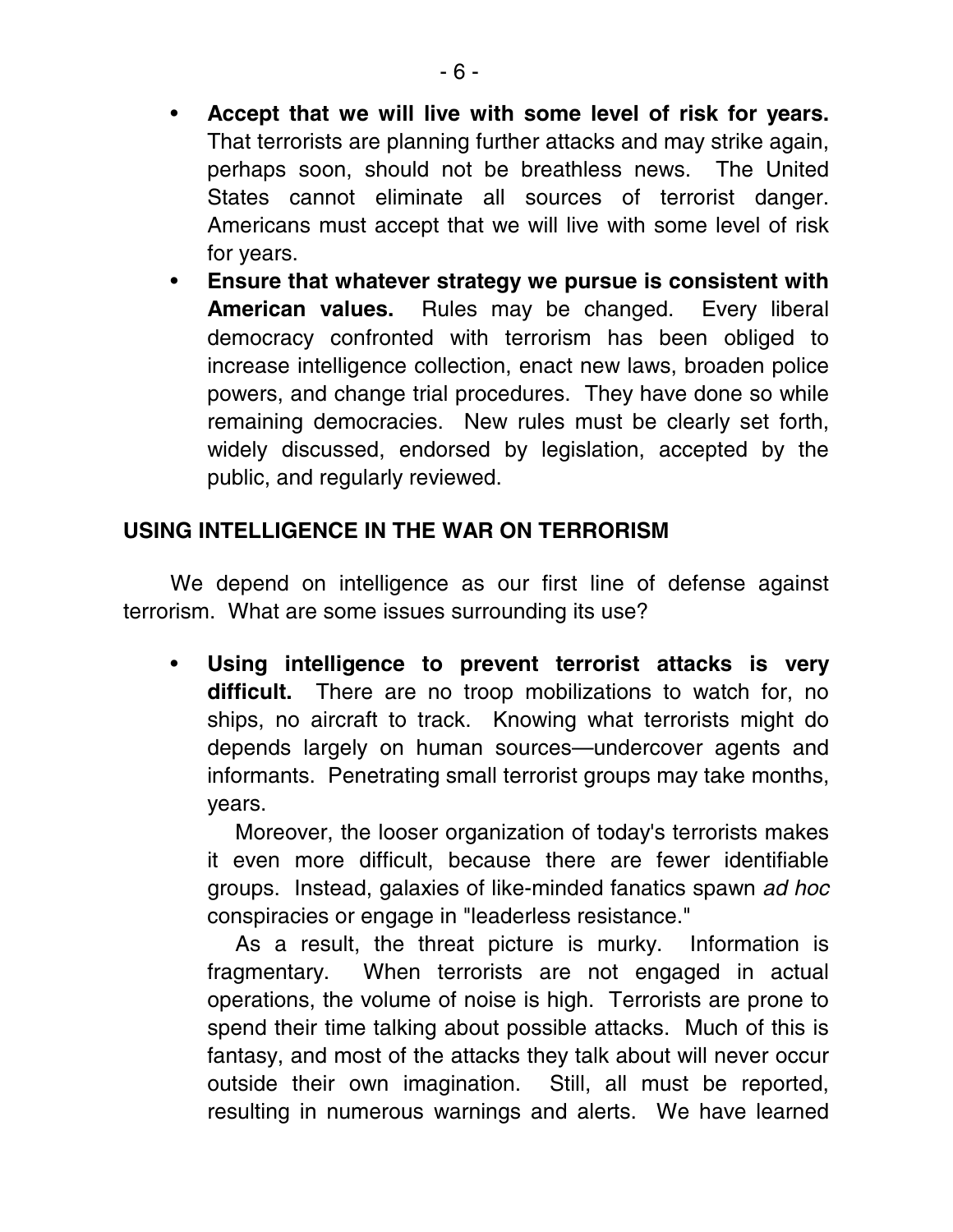since September  $11<sup>th</sup>$  that communicating threat information poses a major challenge.

• **However, intelligence can be used to prevent terrorist attacks and to solve cases after the fact.** Intelligence can lead to the identification, location, and apprehension of terrorist leaders and operatives and thereby disrupt terrorist operation, as we have seen many times since 9-11. Good intelligence can act as a deterrent. Intelligence can be critical in assessing terrorist threats.

Intelligence is also important in solving cases--intelligence operations were involved in more than 60 percent of the terrorist-related cases according to a RAND study done in the 1980s.2 Informants allowed the successful apprehension of the conspirators in the 1993 post-World Trade Center bombing plot in New York, the prevention of an attack on government buildings in Phoenix by domestic extremists, and the discovery of plot to blow up propane storage attacks in California.

• **Institutional intelligence capabilities need to be rebuilt.** Over the years, intelligence capabilities and constraints have changed in accordance with the political environment. In the 1960s, the goal of domestic intelligence gathering was prevention, but there was a loss of focus and control that led to abuses. New rules were put into place in the mid-1970s. Files were purged. New constraints were imposed. Intelligence shifted from proactive to reactive. These rules clearly impaired collection and by the early 1980s, the constraints were somewhat reduced, but a declining terrorist threat and the high political risks associated with domestic intelligence collection led to a reduction in resources and even the dismantling of some intelligence units. Growing terrorism in the 1990s increased concerns, but collection capabilities remained low. September 11 pushed the pendulum back toward prevention. The rules were changed, but institutional capabilities will take years to rebuild.

 $\mathcal{L}_\text{max}$ 

<sup>2</sup>Brian Michael Jenkins, Sorrel Wildhhorn, and Marvin M. Lavin, Intelligence Constraints of the 1970s and Domestic Terrorism: An Executive Summary, Santa Monica, California: RAND R-2939-DOJ, 1982.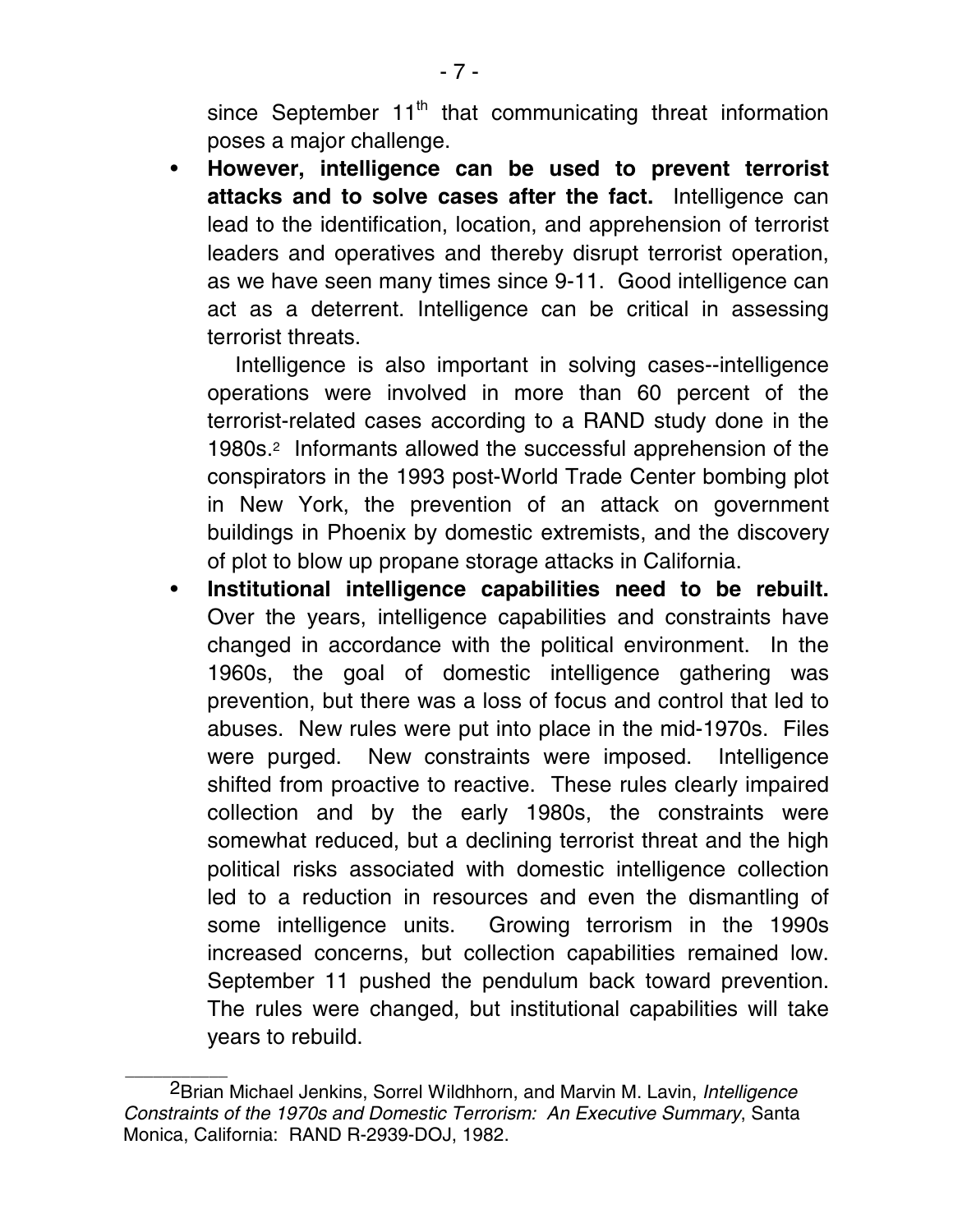• **Building more effective local-level intelligence-collection might be better than creating another federal entity.** We have great potential at the local level. Local police know their territory. Recruited locally, their composition better reflects local populations. They may have more native-fluency foreignlanguage speakers. Unlike any federal force, they don't rotate to a different town every few years. And local police operate under locally elected political leaders, which may make intelligence operations more acceptable to the local community, although local departments are just as prone to abuses if not closely managed.

For example, the New York Police Department, one of the most effective in the country, has assigned about a thousand officers, 2.5 percent of its strength to intelligence collection and analysis. The Los Angeles Sheriff's Department has taken the lead in setting up an early warning group where local police jurisdictions and representatives of federal agencies come together to exchange vital intelligence on terrorism.

If departments across the country were to dedicate a similar portion of their strength to intelligence, we would have a domestic intelligence force of about 15,000 officers. And unlike MI-5, they would have arrest powers. What they need is better training, a common curriculum, and technology. And they would need to be linked so that information could be quickly transmitted across the network. It's not that difficult. Corporations now do this very well.

They are ready to go. We would not have to wait years to fully develop a new federal agency. We don't even have to build a new building in Washington.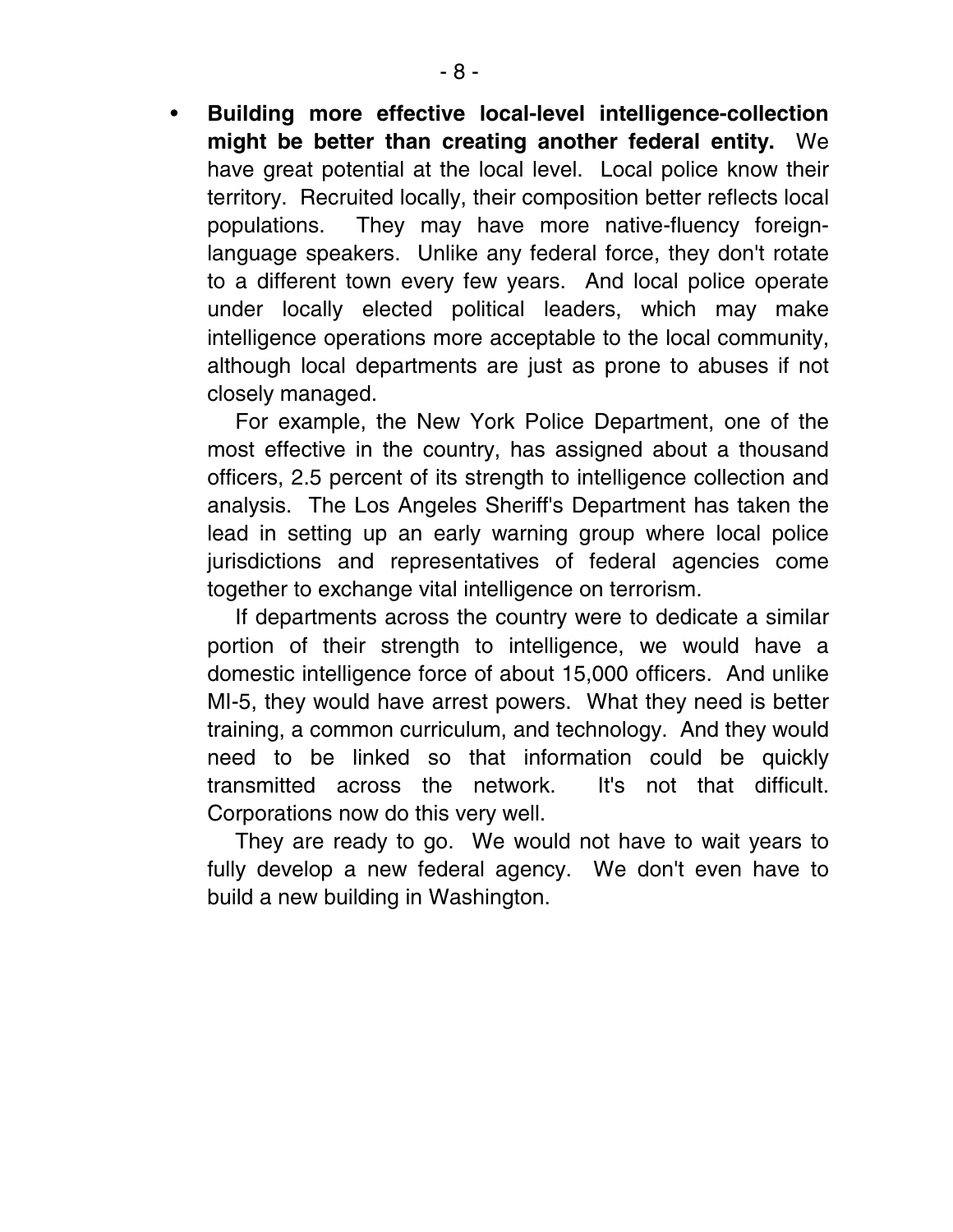**- SUPPLEMENT -** 

# **ORAL REMARKS BEFORE THE NATIONAL COMMISSION ON TERRORIST ATTACKS UPON THE UNITED STATES**

**MARCH 31, 2003**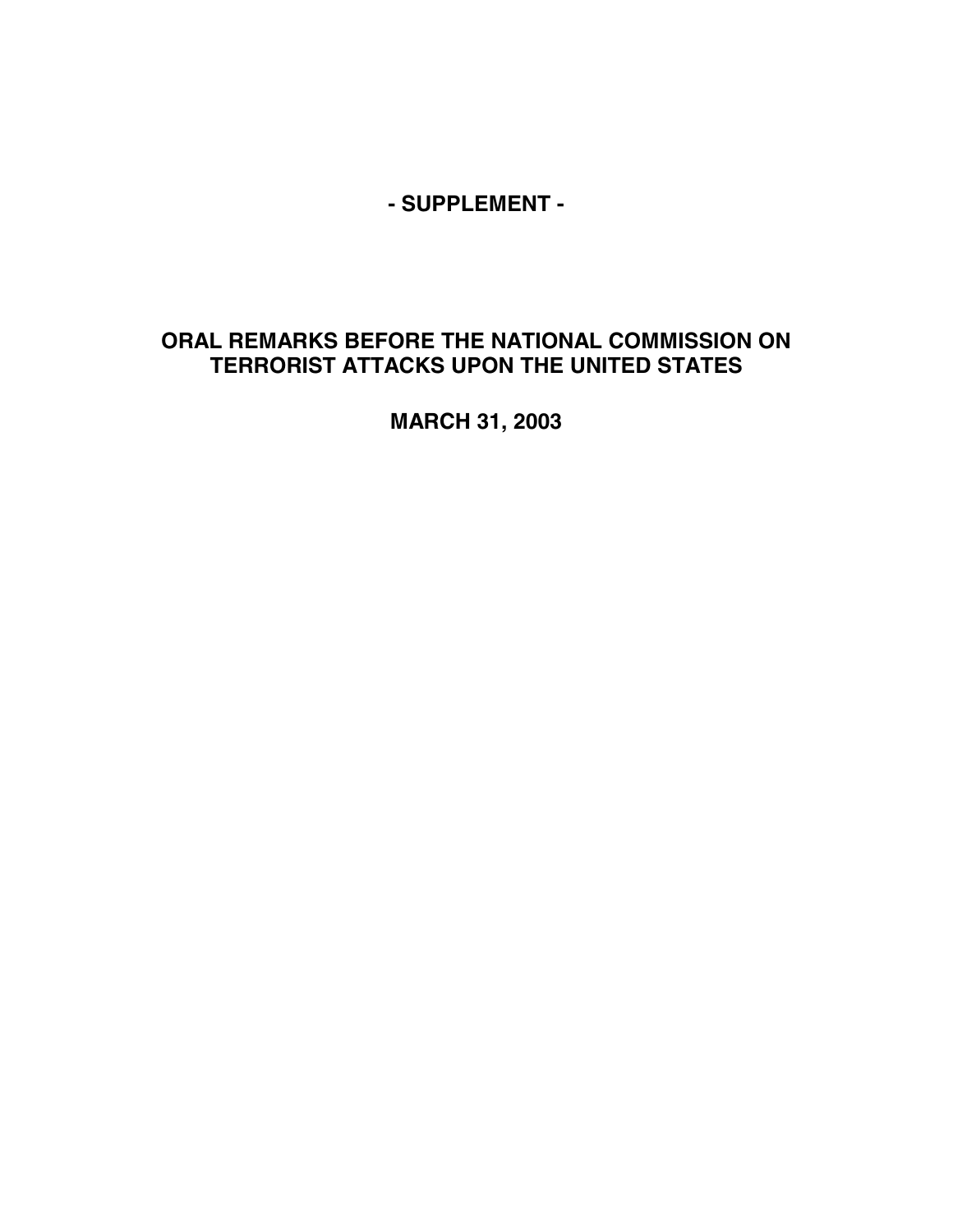#### **ORAL REMARKS**

The written remarks that I submitted to the Commission address the nature of the current terrorist threat, the goals of our counter-terrorist strategy, and the role of intelligence in dealing with terrorism. Subsequently, I was asked by members of the Commission's staff if in my remarks this afternoon I would comment upon al Qaeda's mindset, its purpose in attacking the World Trade Center, and how this attack has affected our economy.

#### **AL QAEDA'S DARK VISION**

The violent jihadists who comprise al Qaeda and a galaxy of likeminded terrorist enterprises believe that the very existence of Islam is threatened, not merely by the presence of American troops in Saudi Arabia or by U.S. support for Israel, but by western views of a secular society, individual freedom, gender equality, by our vast commercial and cultural reach, by the destructive effects they see in globalization, by the persecution of Moslems in Bosnia, Chechnya, and elsewhere, by their own marginalization in the world, in their own societies, and the societies to which they and their parents have migrated.

They share a harrowing apocalyptic vision of death and destruction informed by conflated centuries of history from the Mongol's sacking of Baghdad to this morning's news on CNN.

God commands that they mount an aggressive defense--a holy war, not merely a spiritual struggle, but a violent campaign. Only violence- catastrophic violence--can alter reality, defeat the tyranny which they suffer, and clear the path for the restoration of the caliphate.

To achieve this end, al Qaeda is determined to acquire and willing to use weapons of mass destruction, although for the time being, its capabilities fortunately trail its ambitions. It is in the context mass destruction that we must view the attack on the World Trace Center.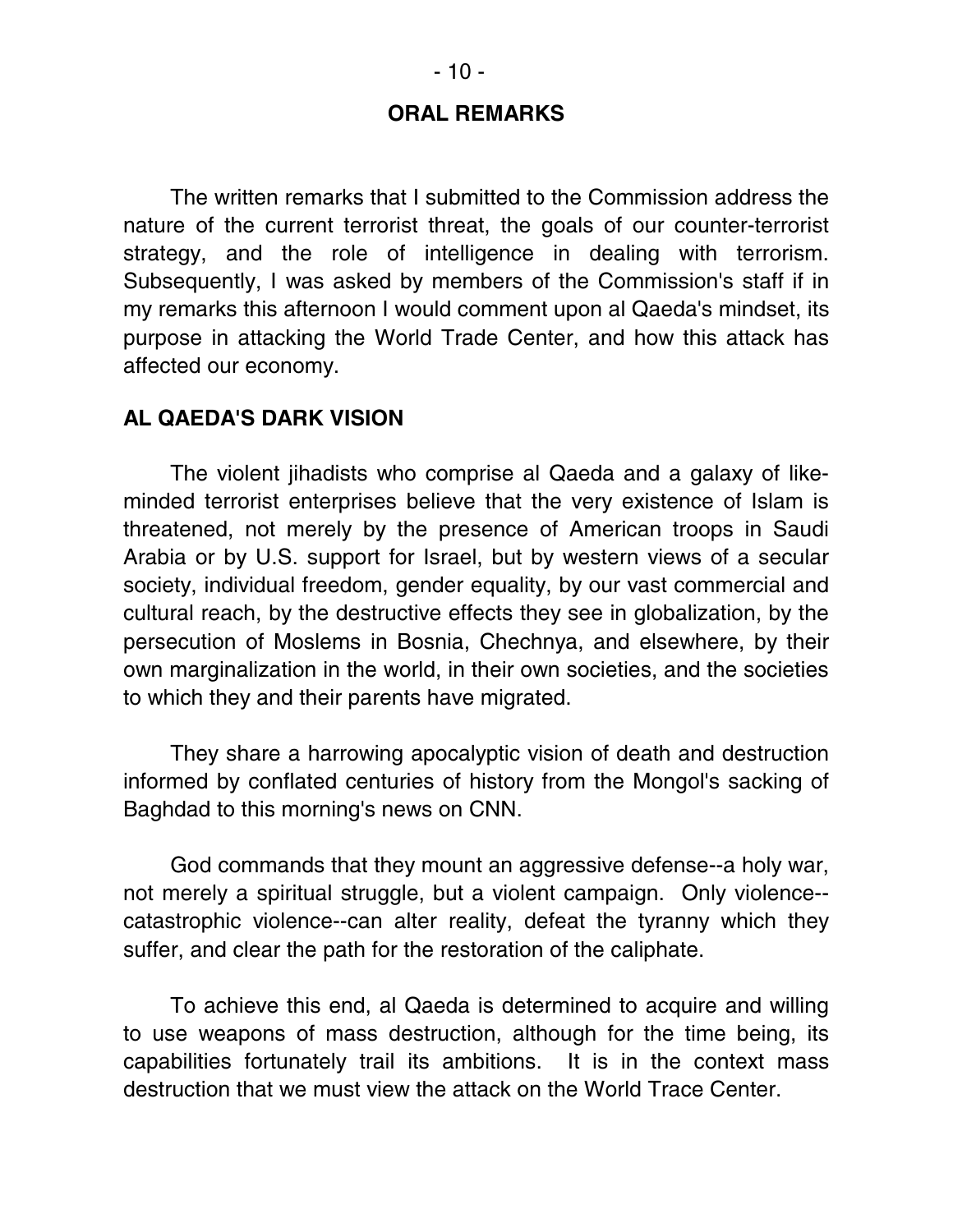#### **WHY 9-11?**

What did the terrorists hope to accomplish by attacking the World Trade Center and Pentagon on September 11? By delivering a mighty blow on American soil, al Qaeda would demonstrate its own power, strike terror in the heart of its enemy, and send recruits streaming to al Qaeda's banner. Certainly, al Qaeda had to figure that such an attack would provoke American retaliation. A feeble American response, like that in 1998, would confirm American impotence; al Qaeda would benefit. An indiscriminate response could be portrayed as an assault on Islam and might provoke a huge backlash that also would advantage al Qaeda.

As a consequence of its sheer size, soaring height, and prominence on the New York skyline, the World Trade Center was an obvious terrorist target almost from the moment its construction was completed. Bringing it down would be the pinnacle of terrorist ambitions. Both terrorists and terrorism's analysts saw this.

Size meant mass casualties. To terrorists, who in the 1990s seemed increasingly intent upon large-scale violence, toppling the towers could bring fatalities in the tens of thousands, which we now know was the terrorists' intent on September 11.

While the Pentagon represented America's military might, the World Trade Center symbolized America's economic might, our ambition to extend our form of commerce throughout the world--the physical expression of globalization before the term globalization was coined. Bringing down the World Trade Center would challenge America's power and demonstrate the power of its foes, just as coalition forces in Iraq today deliberately topple the huge statues of Saddam Hussein.

The World Trade Center had special meaning for Islam. Those who studied its design would know that it repeated the architectural motifs of Venice, itself once the center of world trade, a rival to Islam, and a port of embarkation for the crusades.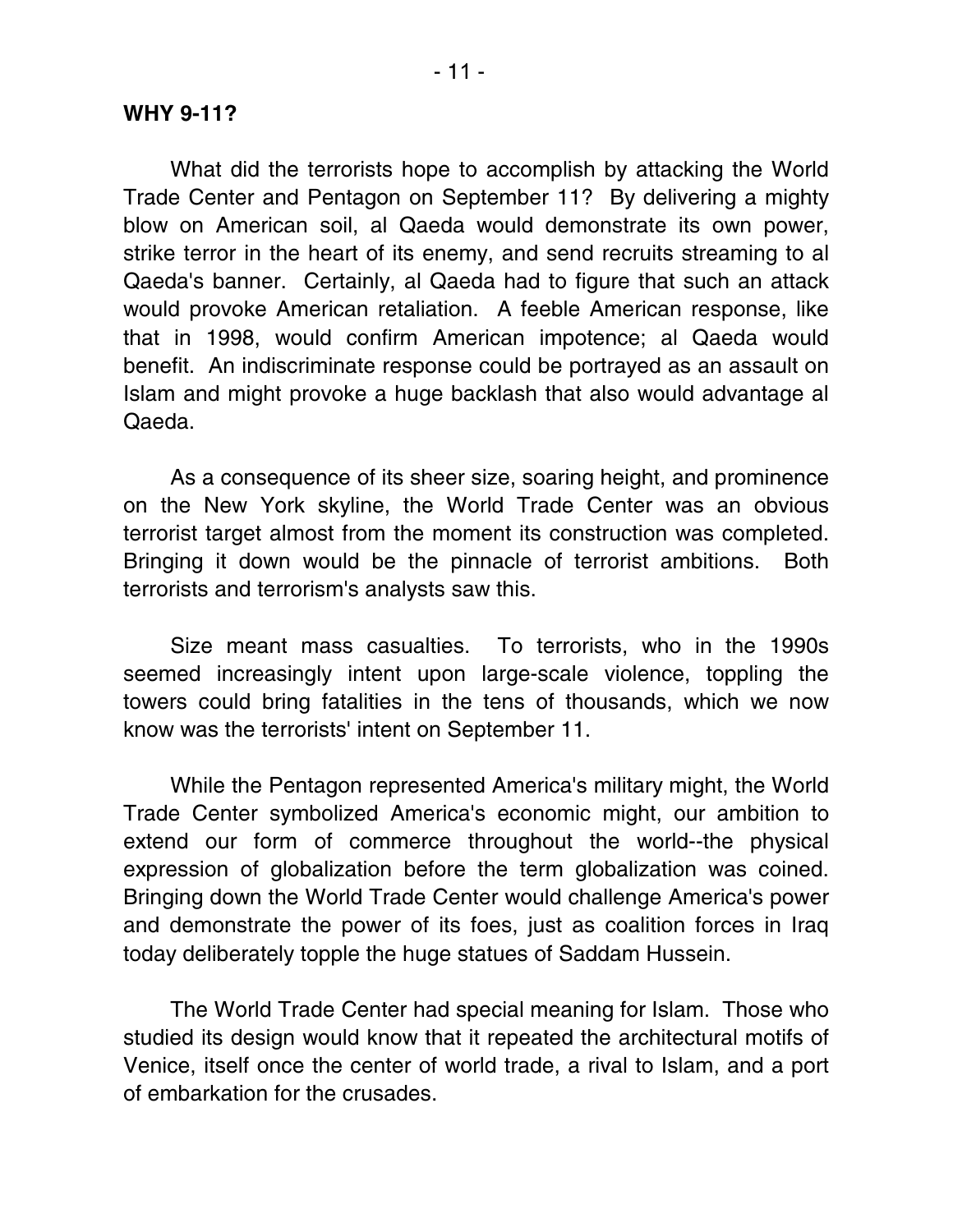Having been attacked, unsuccessfully, in 1993 increased the probability that it would be attacked again. We recognized this immediately after the '93 bombing, although we could not assign any specific probability to a second try. In contemplating all of the possible forms of attack, we even included among the theoretical scenarios a plane deliberately crashing into the building, although we considered it a remote possibility, and there was little we could do to prevent such an attack. We did, however, recommend measures to permit rapid evacuation of the towers.

Officials in charge of the property also recognized that another major terrorist attack, even if unsuccessful, would ruin its commercial future. I want to underline this point when as we consider the ruinous consequences of another 9-11 scale attack in the United States.

# **THE ECONOMIC CONSEQUENCES OF 9-11**

The total destruction of the World Trade Center obviated concerns about the commercial viability of the property itself, but the attack had devastating effects on the American economy.

Calculating the costs of 9-11 is tricky business. In addition to the lives lost, direct damage and business interruptions produced \$50 billion in insured losses. Total losses in revenue ascend to the \$100s of billions.

Increased security requirements have cost the federal government tens of billions in additional spending (not counting the costs of the war in Afghanistan). State and local governments are being crushed by increased security costs. New York alone is spending \$5 million a week to remain on a heightened state of alert. Corporate security costs have increased on average by 40-50 percent, a heavy burden in a weakened economy.

Some commercial property insurance premiums increased by 30 percent. Terrorism coverage dried up.